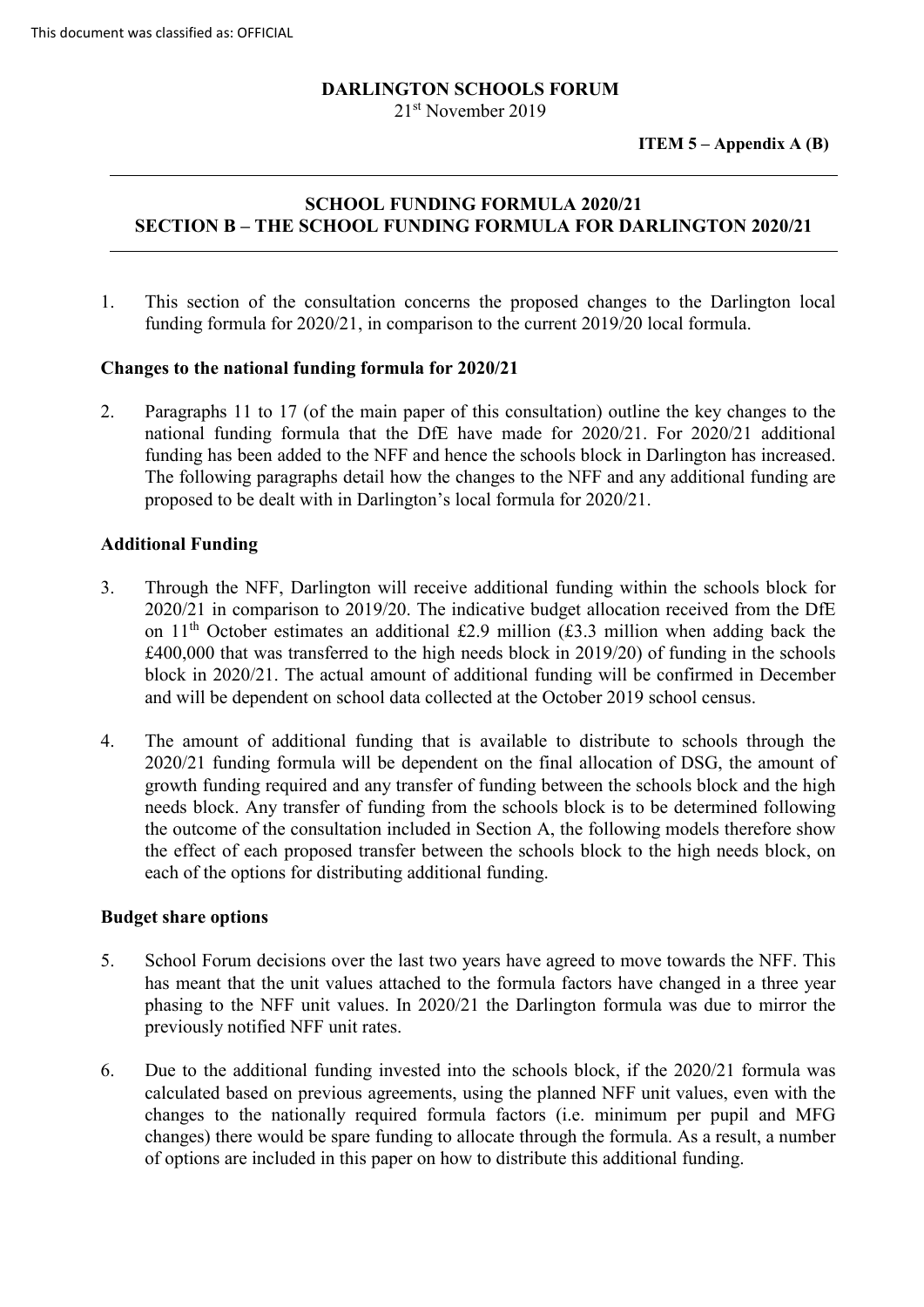#### Formula Factors

- 7. School Forum agreed in November 2018, to use the same formula factors in the 2019/20 funding formula as previously. In addition, School Forum agreed at their January meeting to introduce the "funding floor" factor in the Darlington formula for 2019/20.
- 8. NFF guidance requires local authorities to use the minimum per pupil factor in their 2020/21 local funding formula and also removed the funding floor factor.
- 9. As a result of NFF changes, the minimum per pupil factor will be used in Darlington's formula in 2020/21, along with the removal of the funding floor factor.

### Unit Values

- 10. School Forum agreed that the local formula should move towards the NFF over a phased period. This decision meant that the unit values applied to the factors in the formula moved from the 2017/18 Darlington values to the NFF values, between 2018/19 and 2020/21 in three incremental amounts. The NFF values were therefore proposed to be used in the 2020/21 formula.
- 11. As additional funding has been added into the schools funding block the NFF unit values have been increased by the DfE, therefore the planned NFF values that were going to be used locally have been superseded. The revised unit values are shown at appendix 1.
- 12. As stated if Darlington use the planned (i.e. 2019/20) NFF rates in the local formula for 2020/21, then if all the other criteria remain the same there will be spare unallocated resources.
- 13. Previously Forum have agreed to move towards the NFF as this will reduce the impact upon schools when the hard formula is implemented and is in line with national policy.
- 14. As there is additional funding, the choices available are to change the formula factors or the unit values attached to those factors. In addition as the rules regarding the MFG have changed (see paragraph 14 in the main paper) this also provides an additional method to distribute the additional funding.

### **Formula Factors**

- 15. The factors used within Darlington's formula have been agreed for a number of years and confirmed annually by Schools Forum.
- 16. A number of factors are mandatory and hence have to be included within the local formula as follows,
	- a. Basic Entitlement (AWPU),
	- b. Deprivation
	- c. Minimum per Pupil.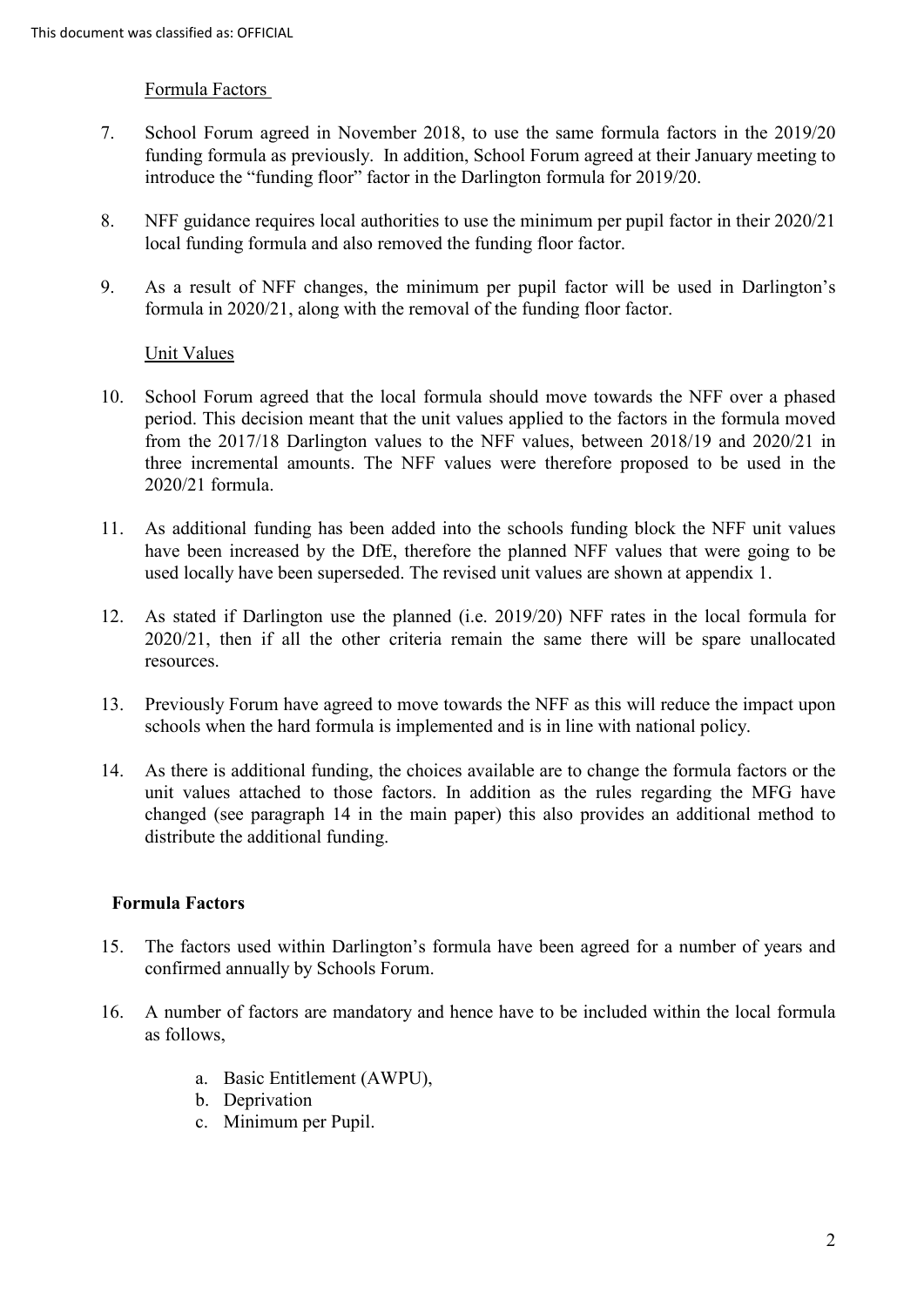- 17. A number of factors are optional and have been included in Darlington's formula previously and hence are included within the models as follows,
	- a. Prior Attainment,
	- b. English as an Additional Language
	- c. Sparsity
	- d. Lump Sum
	- e. Rates
- 18. Of the other formula factors available Darlington does not use the following and hence are not included within the models,
	- a. Looked After Children Forum agreed not to use this factor as it is not included in the NFF, as this group of children receive additional funding through Pupil Premium.
	- b. Pupil Mobility this factor has not been used previously in any formula as this is not identified as a major impact on Darlington schools
	- c. Split Sites this factor has not been used previously in any formula as this is not identified as a major impact on Darlington schools
	- d. PFI this factor has not been used in Darlington's formula previously as this has been addressed through the historic commitments within the central schools block.
	- e. Exceptional Premises this factor has not been used previously in any formula as this is not identified as a major impact on Darlington schools.
- 19. It is not proposed that any of the factors used in the Darlington formula for 2020/21 are changed from those previously agreed and used, with the exception of the mandatory national changes.

# **Question 4 - Do you agree with the proposal that there are no changes to the formula factors used in Darlington' local formula for 2020/21 other than those required by NFF policy?**

# **Unit Values**

- 20. In line with previous Forum decisions and national policy it is proposed that unit values for the factors are in line with the NFF as far as possible, as this will reduce the impact of the hard formula when introduced.
- 21. There does remain however the option to use the minimum funding guarantee as an option to distribute the additional funding.
- 22. NFF regulations for 2020/21 allow a minimum funding guarantee (MFG) to be set between positive 0.5% and positive 1.84% (per pupil), if local authorities wish to set an MFG outside of this they can approach the Secretary of State. This is a change from 2019/20 when the MFG was required to be set between -1.5% and positive 0.5%.
- 23. In the current funding formula, it was agreed to set the MFG at 0.3% in conjunction with the introduction of funding floor.
- 24. Modelling has focused on the use of the NFF unit values and the differing MFG values. From the various models, four options have been detailed in this consultation for 2020/21 as follows,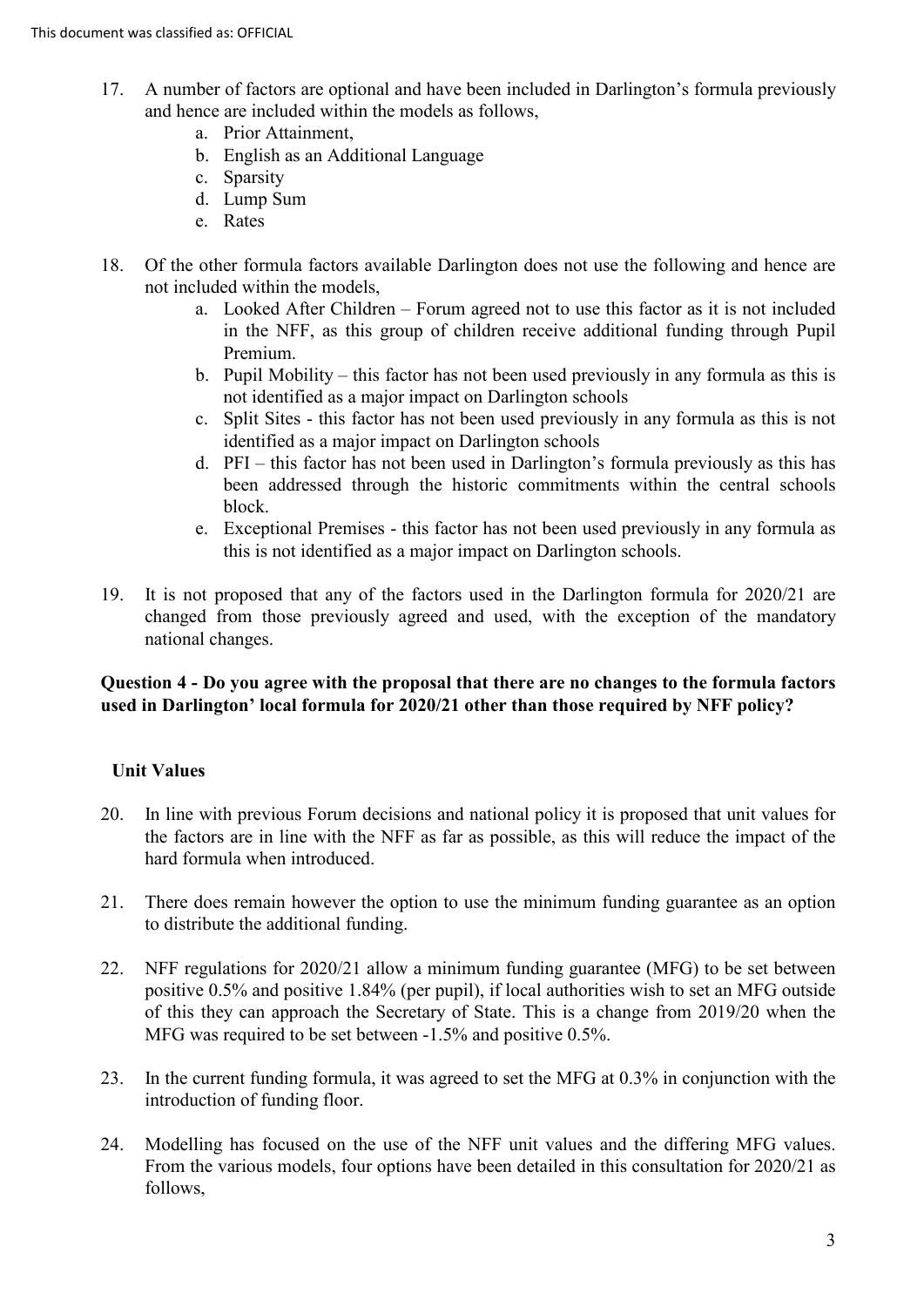- a. Using the minimum MFG protection i.e. positive 0.5%
- b. Using the maximum MFG protection i.e. positive 1.84%
- c. Using the MFG value at the maximum to introduce all the NFF values.
- d. Having no weighting on the primary prior attainment, using the minimum MFG value
- 25. Each of the options has an effect on all schools budget shares calculations. The effect on each school is shown within appendix 4A to 4C. Each option, shows the effect of the three proposed options of funding transfer from the schools block to the high needs block.
- 26. It should be noted that in the case of option C, the only (different) model shown is for a transfer of 1% from the schools block to the high needs block. This is because if any of the other transfer values are selected, then the maximum MFG positive value will be able to be introduced along with the NFF values and hence the results included are the same as option B.
- 27. As Forum members will recall from last year's funding formula the DfE removed the weighting from the primary prior attainment factor, in which Darlington had previously used a weighting of 50%. This made the formula unaffordable, as the loss of the weighting increased the overall cost of the formula by more than the funds available. DfE guidance did allow authorities to reduce their unit values to compensate for this, which was agreed in Darlington, with the unit value being reduced by 50%.
- 28. In the option A to C models, the starting point was to use a 50% reduction (weighting to the unit value) to the primary prior attainment, with any surplus being used to increase the weighting.
- 29. All models have no cap on gains in line with the NFF, which also has no cap.

### Option A

- 30. All models use all the revised NFF unit values for 2020/21 (weighted for primary prior attainment) and a minimum funding guarantee of 0.5%.
- 31. A transfer of 1% from the schools block to the high needs block will allow the weighted Primary Prior Attainment factor to be increased by £138.85 to £671.35 per unit.
- 32. A transfer of 0.75% from the schools block to the high needs block will allow the weighted Primary Prior Attainment factor to be increased by £252.30 to £784.80 per unit.
- 33. A transfer of 0.5% from the schools block to the high needs block will allow the weighted Primary Prior Attainment factor to be increased by £360.10 to £892.60 per unit.

# Option B

34. All models use all the revised NFF unit values for 2020/21 unless stipulated (weighted for primary prior attainment) and a minimum funding guarantee of 1.84%.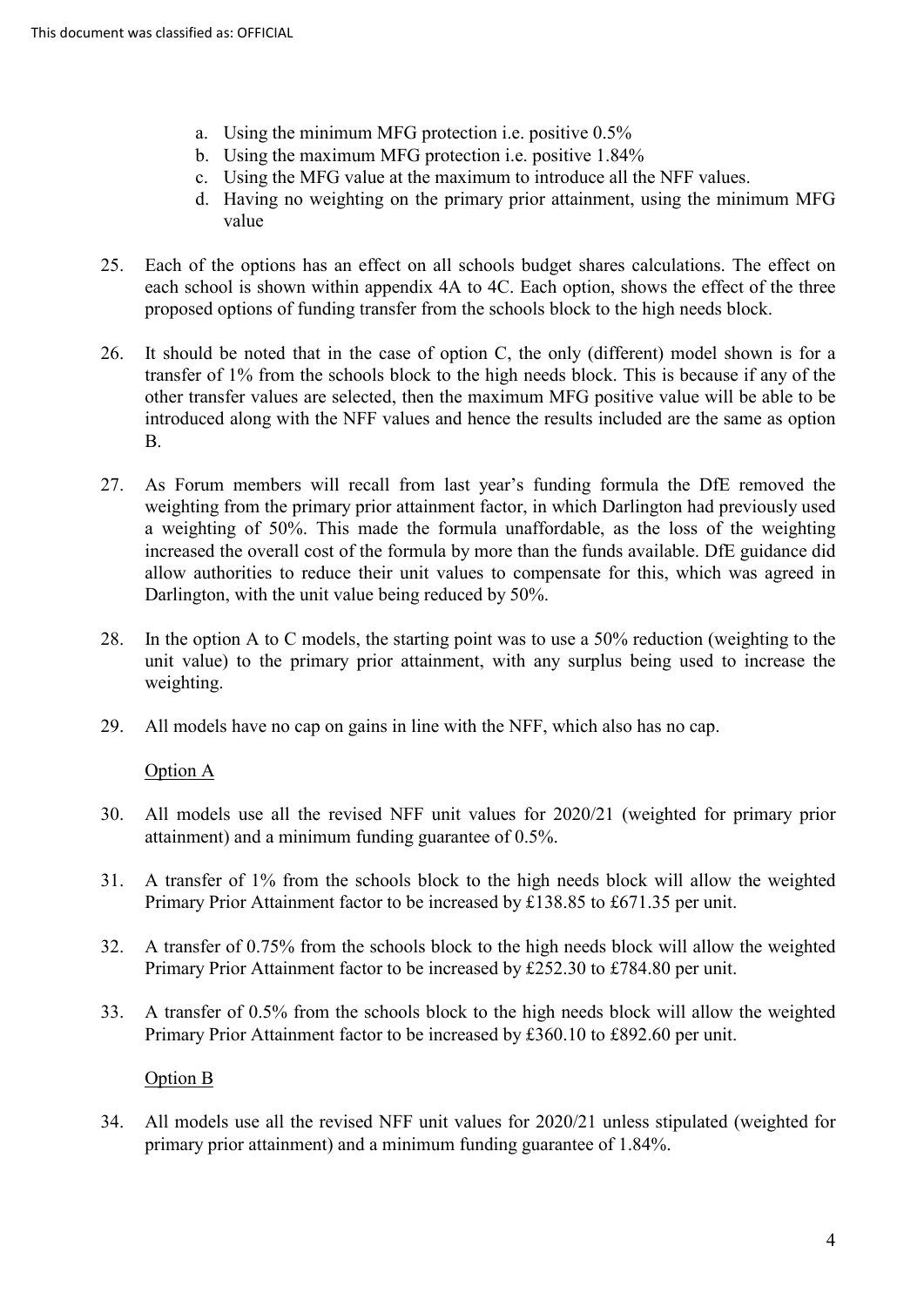- 35. A transfer of 1% from the schools block to the high needs block will allow all the NFF unit values to be introduced with the exception of the lump sum, which would remain at the planned level of £110,000 per school. This will also allow the weighted primary prior attainment factor to be increased by £21.00 to £553.50 per unit.
- 36. A transfer of 0.75% from the schools block to the high needs block will allow all the NFF units values to be introduced and allow the weighted primary prior attainment factor to be increased by £159.25 to £691.75 per unit.
- 37. A transfer of 0.50% from the schools block to the high needs block will allow all the NFF units values to be introduced and allow the weighted primary prior attainment factor to be increased by £287.50 to £820.00 per unit.

### Option C

38. This model uses all the revised NFF 2020/21 unit values (primary prior attainment weighted) and allows the MFG to be set at a maximum of 1.72%

# Option D

- 39. All models use all the revised NFF unit values for 2020/21 with the exception of the AWPU which will used the planned 2020/21 unit value as a base. It is assumed that the AWPU will increase in a phased method up to the revised NFF values as in previous agreements, to balance the overall formula. The MFG is set at positive 0.5%.
- 40. A transfer of 1% from the schools block to the high needs block will allow all the NFF unit values to be introduced with the exception of the AWPU. The AWPU can be increased from the planned amount, moving up 30% of the difference between the planned NFF values and the revised NFF values. AWPU's would be set at £2,779.50 (£32.50 more) for primary, £3,909.00 (£46.00 more) for Key Stage 2 and £4,438.00 (£52.00 more) for Key Stage 3.
- 41. A transfer of 0.75% from the schools block to the high needs block will allow all the NFF unit values to be introduced with the exception of the AWPU. The AWPU can be increased from the planned amount, moving up 52% of the difference between the planned NFF values and the revised NFF values. AWPU's would be set at £2,804.00 (£57.00 more) for primary, £3,944.00 (£81.00 more) for Key Stage 2 and £4,477.00 (£91.00 more) for Key Stage 3.
- 42. A transfer of 0.50% from the schools block to the high needs block will allow all the NFF unit values to be introduced with the exception of the AWPU. The AWPU can be increased from the planned amount, moving up 70% of the difference between the planned NFF values and the revised NFF values. AWPU's would be set at £2,823.50 (£76.50 more) for primary, £3,970.50 (£107.50 more) for Key Stage 2 and £4,507.50 (£121.50 more) for Key Stage 3.

**Question 5. Which of the options for distributing the additional funding do you think is most appropriate to fund all schools across Darlington and why?**